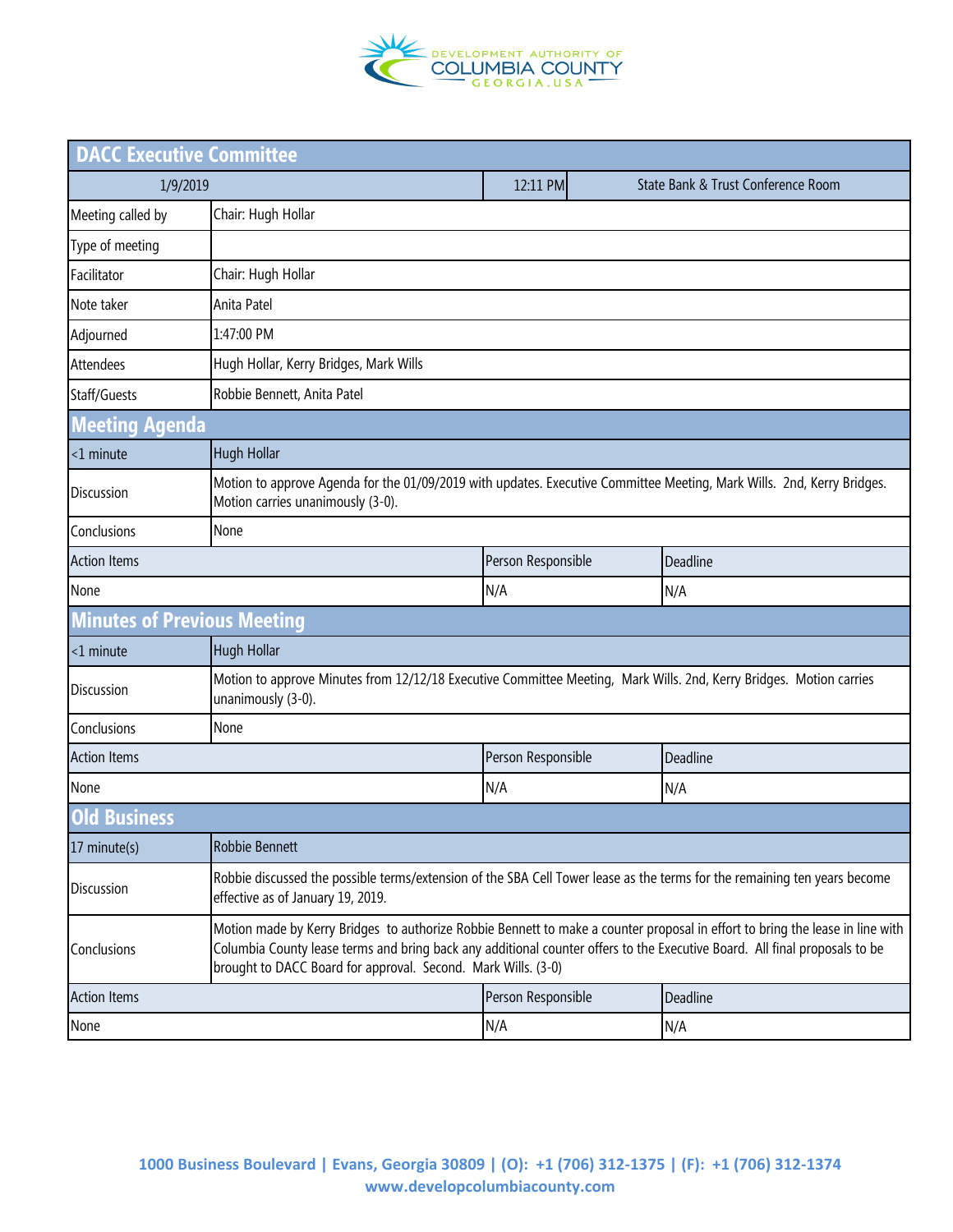

| <b>New Business</b>                        |                                                                                                                                                                                                                                                                                                                                                                                                                                                                                                                                                                                                                                                                                                                                                                                                                                                                                                                                                                                                                                                                                                                                                                                                                                                                                                                                                                                                                                                                                                                                                                                                                                                                                                                                                                                                                                                                                                                                                                                                                                                                                                                                                                                                                                                                                                                                                                                                                                                                                                                                                                |                    |          |  |  |
|--------------------------------------------|----------------------------------------------------------------------------------------------------------------------------------------------------------------------------------------------------------------------------------------------------------------------------------------------------------------------------------------------------------------------------------------------------------------------------------------------------------------------------------------------------------------------------------------------------------------------------------------------------------------------------------------------------------------------------------------------------------------------------------------------------------------------------------------------------------------------------------------------------------------------------------------------------------------------------------------------------------------------------------------------------------------------------------------------------------------------------------------------------------------------------------------------------------------------------------------------------------------------------------------------------------------------------------------------------------------------------------------------------------------------------------------------------------------------------------------------------------------------------------------------------------------------------------------------------------------------------------------------------------------------------------------------------------------------------------------------------------------------------------------------------------------------------------------------------------------------------------------------------------------------------------------------------------------------------------------------------------------------------------------------------------------------------------------------------------------------------------------------------------------------------------------------------------------------------------------------------------------------------------------------------------------------------------------------------------------------------------------------------------------------------------------------------------------------------------------------------------------------------------------------------------------------------------------------------------------|--------------------|----------|--|--|
| 6 minutes                                  | Robbie Bennett                                                                                                                                                                                                                                                                                                                                                                                                                                                                                                                                                                                                                                                                                                                                                                                                                                                                                                                                                                                                                                                                                                                                                                                                                                                                                                                                                                                                                                                                                                                                                                                                                                                                                                                                                                                                                                                                                                                                                                                                                                                                                                                                                                                                                                                                                                                                                                                                                                                                                                                                                 |                    |          |  |  |
| Discussion                                 | Robbie Bennett provided information to the Executive Committee on the following topics:<br>SRS CRO. Discussion of how to properly recognize the SRS CRO at the January Board Meeting. A suggestion was made to<br>create a plaque to thank them for their support and provide an accomplishments report showing goals achieved due to the<br>support of the organization like training programs, workforce assessment. A suggestion was made to contact the newspaper<br>to do an article about the SRS CRO and how it's support of DACC has helped economic development.                                                                                                                                                                                                                                                                                                                                                                                                                                                                                                                                                                                                                                                                                                                                                                                                                                                                                                                                                                                                                                                                                                                                                                                                                                                                                                                                                                                                                                                                                                                                                                                                                                                                                                                                                                                                                                                                                                                                                                                      |                    |          |  |  |
| Conclusions                                |                                                                                                                                                                                                                                                                                                                                                                                                                                                                                                                                                                                                                                                                                                                                                                                                                                                                                                                                                                                                                                                                                                                                                                                                                                                                                                                                                                                                                                                                                                                                                                                                                                                                                                                                                                                                                                                                                                                                                                                                                                                                                                                                                                                                                                                                                                                                                                                                                                                                                                                                                                |                    |          |  |  |
|                                            |                                                                                                                                                                                                                                                                                                                                                                                                                                                                                                                                                                                                                                                                                                                                                                                                                                                                                                                                                                                                                                                                                                                                                                                                                                                                                                                                                                                                                                                                                                                                                                                                                                                                                                                                                                                                                                                                                                                                                                                                                                                                                                                                                                                                                                                                                                                                                                                                                                                                                                                                                                | Person Responsible | Deadline |  |  |
| None                                       |                                                                                                                                                                                                                                                                                                                                                                                                                                                                                                                                                                                                                                                                                                                                                                                                                                                                                                                                                                                                                                                                                                                                                                                                                                                                                                                                                                                                                                                                                                                                                                                                                                                                                                                                                                                                                                                                                                                                                                                                                                                                                                                                                                                                                                                                                                                                                                                                                                                                                                                                                                | N/A                | N/A      |  |  |
| <b>Updates</b>                             |                                                                                                                                                                                                                                                                                                                                                                                                                                                                                                                                                                                                                                                                                                                                                                                                                                                                                                                                                                                                                                                                                                                                                                                                                                                                                                                                                                                                                                                                                                                                                                                                                                                                                                                                                                                                                                                                                                                                                                                                                                                                                                                                                                                                                                                                                                                                                                                                                                                                                                                                                                |                    |          |  |  |
| 55 minutes                                 | Robbie Bennett                                                                                                                                                                                                                                                                                                                                                                                                                                                                                                                                                                                                                                                                                                                                                                                                                                                                                                                                                                                                                                                                                                                                                                                                                                                                                                                                                                                                                                                                                                                                                                                                                                                                                                                                                                                                                                                                                                                                                                                                                                                                                                                                                                                                                                                                                                                                                                                                                                                                                                                                                 |                    |          |  |  |
| Discussion                                 | Robbie Bennett provided the following updates:<br>- The Columbia County Chamber's Annual banquet is to be held on February 7th. The Executive Board recommended that the<br>DACC participate with a booth and table purchase.<br>- Office Space - searching for space to accommodate the growing needs of DACC. Plaza is a location being assessed for space<br>and financial parameters, which may be Capital Campaign contribution. The executive board has requested that DACC provide<br>options to consider for office space within 90 days.<br>- Club Car - Club Car received their Certificate of Occupancy on January 4th for their new facility in the White Oak Business<br>Park at I-20. Hugh commended Robbie on being the facilitator/mediator who was able to make this CO happen helping to<br>work out issues between Club Car, the County, the developer etc. This building was constructed in 10 months and now has<br>been issued a CO.<br>- Timber: Hugh stated that the topography is now visible with the tree clearing at White Oak. A check is expected to be<br>received in the coming weeks from the timber harvest.<br>- White Oak Sign - waiting on bids from vendors<br>-GA Power Grant - Robbie thanked GA Power and Kerry Bridges for facilitating the \$72,800 grant received by DACC for due<br>diligence for development of the White Oak Business Park. Kerry shared that DACC was ranked highly by GA Power in their<br>efforts to help promote White Oak and Economic development in the area.<br>- Capital Campaign: Robbie shared that Zeb is working on a list of possible champions for the capital campaign. the 5-1(c)3<br>was submitted by Brian Corsey @ Hub Barrett. Members are different that Board of Directors in a 501(c)3. Members are<br>necessarily in case a vacancy comes up and administrative functions have to happen. Overall everything is going well.<br>-TAD/Incentives - conversation on TAD for plaza properties, project needs to be incentivized to finish development. County has<br>mentioned that DACC take the lead on incentives - revenue bonds and setting parameters. Robbie and Chris Driver are<br>discussing covenants. TAD was discussed for various areas of Columbia County including, but not limited to, Evans/Plaza,<br>Martinez, Harlem, and Grovetown. It was encouraged that DACC and potentially other key stakeholders take a trip to Warner<br>Robbins, Atlanta, and possibly other communities to look at benchmarks, tangibles and how their successes came to be. |                    |          |  |  |
| None<br>Conclusions<br><b>Action Items</b> |                                                                                                                                                                                                                                                                                                                                                                                                                                                                                                                                                                                                                                                                                                                                                                                                                                                                                                                                                                                                                                                                                                                                                                                                                                                                                                                                                                                                                                                                                                                                                                                                                                                                                                                                                                                                                                                                                                                                                                                                                                                                                                                                                                                                                                                                                                                                                                                                                                                                                                                                                                | Person Responsible | Deadline |  |  |
| None                                       |                                                                                                                                                                                                                                                                                                                                                                                                                                                                                                                                                                                                                                                                                                                                                                                                                                                                                                                                                                                                                                                                                                                                                                                                                                                                                                                                                                                                                                                                                                                                                                                                                                                                                                                                                                                                                                                                                                                                                                                                                                                                                                                                                                                                                                                                                                                                                                                                                                                                                                                                                                | N/A                | N/A      |  |  |
| <b>Closed Session</b>                      |                                                                                                                                                                                                                                                                                                                                                                                                                                                                                                                                                                                                                                                                                                                                                                                                                                                                                                                                                                                                                                                                                                                                                                                                                                                                                                                                                                                                                                                                                                                                                                                                                                                                                                                                                                                                                                                                                                                                                                                                                                                                                                                                                                                                                                                                                                                                                                                                                                                                                                                                                                |                    |          |  |  |
| 0 minutes                                  | None                                                                                                                                                                                                                                                                                                                                                                                                                                                                                                                                                                                                                                                                                                                                                                                                                                                                                                                                                                                                                                                                                                                                                                                                                                                                                                                                                                                                                                                                                                                                                                                                                                                                                                                                                                                                                                                                                                                                                                                                                                                                                                                                                                                                                                                                                                                                                                                                                                                                                                                                                           |                    |          |  |  |